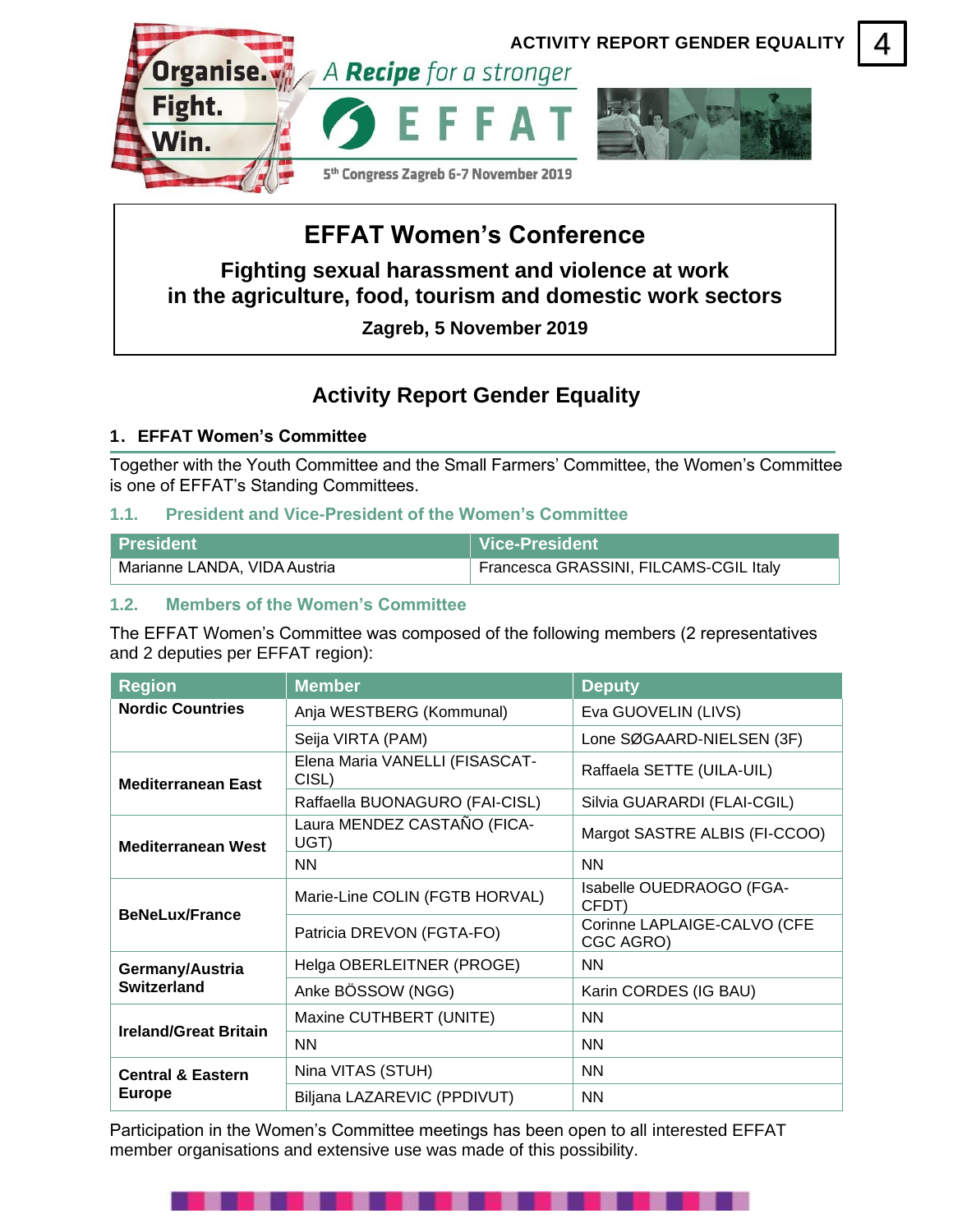![](_page_1_Picture_0.jpeg)

# **2. Meetings**

# **EFFAT Women's Committee**

- 8 May 2015 in Brussels
- 2 May 2016 in Brussels
- 18 April 2017 in Brussels
- 28 May 2018 in Brussels
- 30 April 2019 in Brussels

# **ETUC Women's Committee**

- 15-16 April 2015 in Brussels
- 22-23 November 2015 in Brussels
- 21-22 April 2016 in Brussels
- 2-3 November 2016 in Brussels
- 4-5 April 2017 in Brussels
- 29-30 November 2017 in Brussels
- 25-26 April 2018 in Brussels
- 14-15 November 2018 in Brussels
- 28-29 March 2019 in Brussels

# **Project Meetings**

- ❖ **ETUC Project "Rebalance - Trade Unions' and Social Partners' Actions to improve reconciliation of work, family and private life for women and men"**
	- ➢ Project Steering Committee meetings:
		- 15 March 2018 in Brussels
		- 5 July 2018 in Montepulciano, Italy
		- 8 February 2019 in Brussels
		- 19 June 2019 in Brussels
	- ➢ European Conferences
		- 28 February 1 March 2019 in Berlin
		- 24 October 2019 in Rome
- ❖ **EFFAT Project "Fighting sexual harassment and violence at work in the agriculture, food, tourism and domestic work sectors"**
	- ➢ Project Steering Committee meetings
		- 27 May 2019 in Brussels
		- 10 September 2019 in Brussels
	- ➢ European Conference (EFFAT Women's Conference)
		- 5 November 2019 in Zagreb, Croatia

# **Others**

- ❖ ETUC ETUFs meetings
	- 25 May 2016
	- 27 March 2018
- ❖ Member organisations
	- 8 March 2015 TOLEYIS Women's Conference in Istanbul, Turkey
	- 15 March 2019 FNSZ Conference dedicated to women in trade unions in Sofia, Bulgaria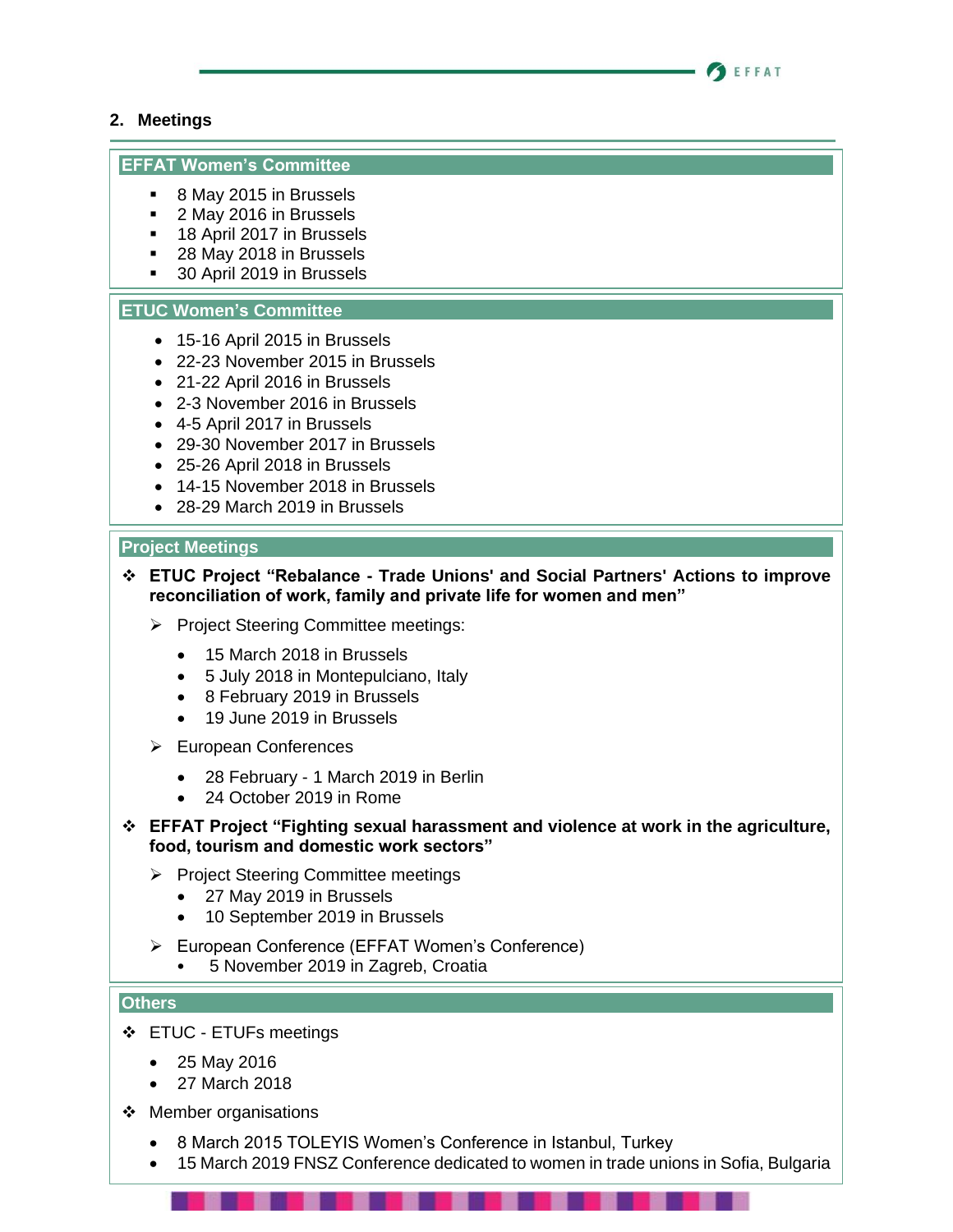Information on the outcome of these conferences and seminars was provided in minutes, reports, press releases, internal circulars or publications on websites.

# **3. Gender Equality Bodies**

# **3.1. EFFAT Women's Committee**

Marianne LANDA and Francesca GRASSINI chaired the EFFAT Women's Committee in the 4<sup>th</sup> Congress period.

**BEFFAT** 

The EFFAT Women's Committee met on a regular basis. When possible, these meetings were scheduled in conjunction with the spring meeting of the EFFAT Executive Committee.

The EFFAT Women's Committee discussed the latest developments in gender equality at European and national levels, and within the respective national trade union organisations, agreed on priorities for the EFFAT gender equality policy, and contributed to the preparation of the EFFAT Congress.

The Committee further discussed issues such as:

- gender pay gap
- sexual harassment and violence at work
- work-life balance
- domestic workers

The meetings of the Women's Committee provide an opportunity to exchange information on the current situation and the latest developments in gender equality in the various countries concerned.

# **3.2. EFFAT Women's Conference**

As happened in the run-up to the EFFAT Congresses in 2005 and 2009, a Women's Conference was organised in Vienna on 19 November 2014, the day before the EFFAT Congress.

Agenda items of the Conference were:

- EFFAT Project "Promote industrial relations in the domestic work sector in Europe"
- EFFAT Gender Equality Policy Results achieved and future work priorities
- Preparation of the EFFAT Congress

The EFFAT Women's Conference 2014 adopted the following recommendations which were endorsed by the EFFAT Congress on 21 November 2014:

#### [EFFAT Recommendations on Equal Pay](https://www.effat.org/wp-content/uploads/2019/10/EFFAT-Congress-recommendations-on-equal-pay-2014-11-21-EN.pdf)

The recommendation's action points were based on examples of successful initiatives to combat pay discrimination reported by member organisations; the intention was to provide inspiration for the implementation of the equal pay principle to tackle the persistent gender pay gap in the EFFAT sectors.

#### [EFFAT Recommendations on Decent Work for Domestic Workers](https://www.effat.org/wp-content/uploads/2019/10/EFFAT-Congress-recommendations-on-domestic-workers-2014-11-21-EN.pdf)

. . .

The recommendations called upon EFFAT and its member organisations to take action to encourage EU Member States to ratify ILO Convention No.189 on Decent Work for Domestic Workers, to ensure its contents are fully embedded into national law, and that these laws are fully implemented, and to improve national legislation and practice to reflect the employment and other rights that domestic workers have; as well as to call upon the European institutions to revise European Directives which contain any discriminatory policies towards domestic workers such as specifically excluding them from certain rights;

. . . . . . .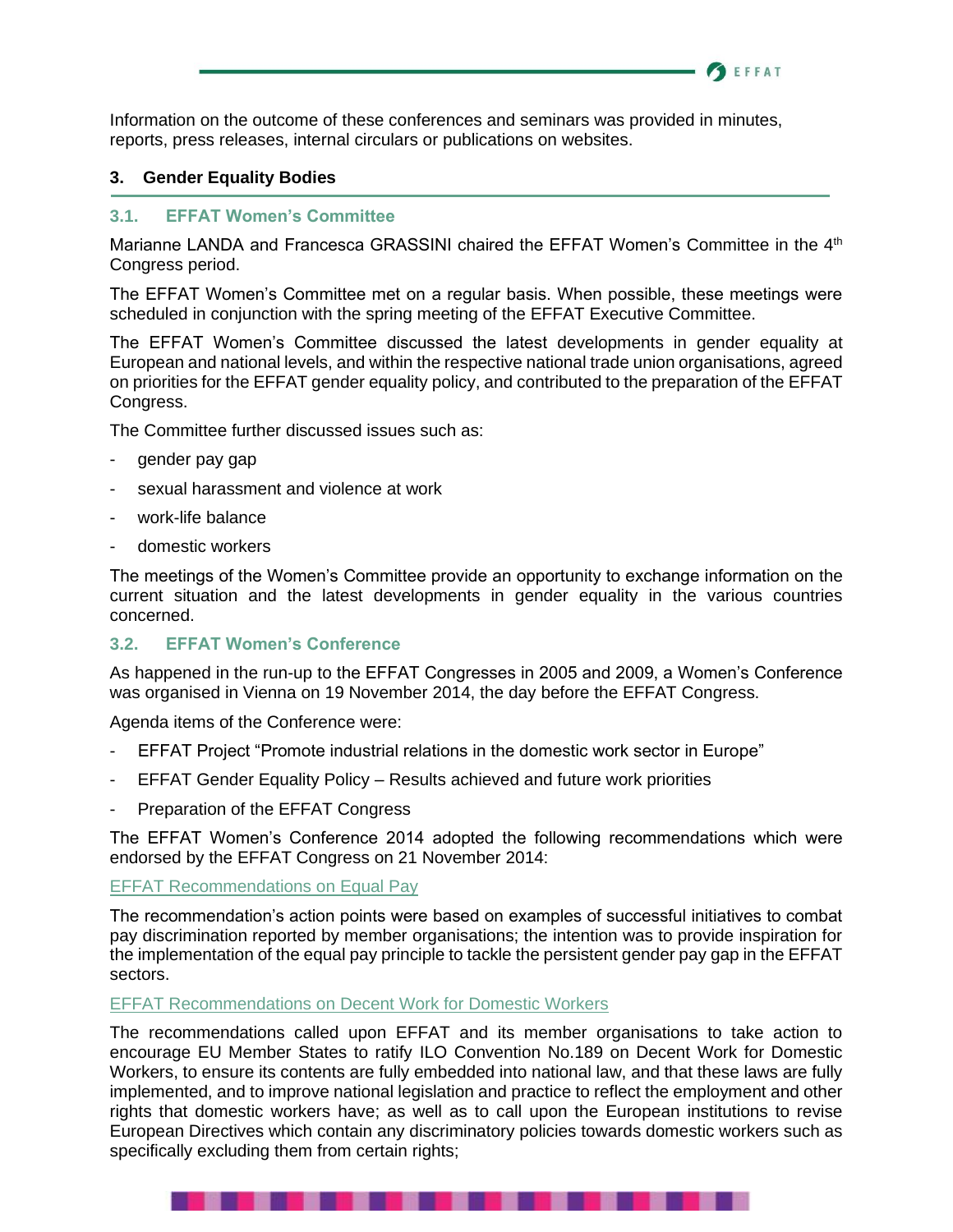Furthermore, the Women's Conference reaffirmed the priorities for future EFFAT work on gender equality as defined by the EFFAT Work Programme 2015-2019.

**SEFFAT** 

# **4. Gender Balanced participation in decision-making**

The EFFAT Constitution lays down rules for achieving balanced representation of women and men in the decision-making bodies. The generally agreed principle is that the proportion of women in EFFAT decision-making bodies and structures should correspond to the proportion of women across the whole membership. The Constitution also stipulates that elected representatives and their deputies should be of different gender.

| <b>EFFAT Congress</b>                                                                                                                                                        | <b>EFFAT Executive</b><br><b>Committee</b>          | <b>EFFAT Management</b><br>Committee                     | <b>EFFAT Sectors</b>                                                |                                   |
|------------------------------------------------------------------------------------------------------------------------------------------------------------------------------|-----------------------------------------------------|----------------------------------------------------------|---------------------------------------------------------------------|-----------------------------------|
| The participation of<br>female delegates<br>in the EFFAT<br>Congress has<br>been rising<br>steadily:<br>$\bullet$ 2000 - 23%<br>$\bullet$ 2005 - 32%<br>$\bullet$ 2009 - 35% | Members - 82<br>Women - 33<br>$\bullet$<br>• $% 40$ | $\bullet$ Members - 23<br>• Women $-9$<br>$\bullet$ % 40 | <b>President(s)</b><br>Agriculture<br>ರ ೧<br>Food<br><b>Tourism</b> | Vice-<br><b>President(s)</b><br>Ø |

The rule stipulating that elected representatives and their deputies should be of different gender has been taken on board by a majority of countries and regions with regard to the composition of the Executive Committee and the Management Committee

It can be concluded that, in general, progress has been made as regards the representation of women in the EFFAT decision-making bodies.

# **5. Areas of Work**

# **5.1. Gender Pay Gap**

To follow up the "EFFAT Recommendations on Equal Pay for Women and Men" adopted by the EFFAT Congress in November 2014, EFFAT carried out a [mid-term review on the implementation](https://www.effat.org/wp-content/uploads/2019/10/Evaluation-mid-term-review-EFFAT-Recommendations-on-equal-pay-2017-04-EN-final.pdf)  [of the recommendations](https://www.effat.org/wp-content/uploads/2019/10/Evaluation-mid-term-review-EFFAT-Recommendations-on-equal-pay-2017-04-EN-final.pdf) in 2017, to see how these recommendations were taken up at national level and what progress has been made on equal pay since. 11 organisations from 10 countries gave input to the survey. The results of the survey and the discussions at the Women's Committee showed that member organisations are constantly pursuing equal pay for women and men, and that the recommendations have been taken up to a large extent.

# **5.2. Sexual Harassment and Violence at Work**

In 2015, the EFFAT Women's Committee had put sexual harassment and violence at the workplace on the EFFAT work programme on gender equality and recommended that the issue should be taken up in the EFFAT sectors.

In the tourism sector, sexual harassment and violence, particularly  $3<sup>rd</sup>$  party violence, are prevalent, due to the contact workers have with customers and guests. EFFAT placed the issue on the agenda of the social dialogue in the European Hotel and Restaurant sector, based on findings of the Nordic HRCT trade unions, but the European employers' association HOTREC was reluctant to further engage on the issue.

In 2016, the Women's Committee adopted the ["EFFAT Policy on Mutual Respect"](https://www.effat.org/wp-content/uploads/2019/10/EFFAT-Policy-on-Mutual-Respect-EN-final.pdf) which was endorsed by the EFFAT Executive Committee. The aim was to send a positive signal and to give guidance to ensure that EFFAT meetings and activities continue to take place in an atmosphere in which the dignity of each individual is respected, a principle that enjoys a very high degree of appreciation among trade unionists. The document was welcomed and considered to be in line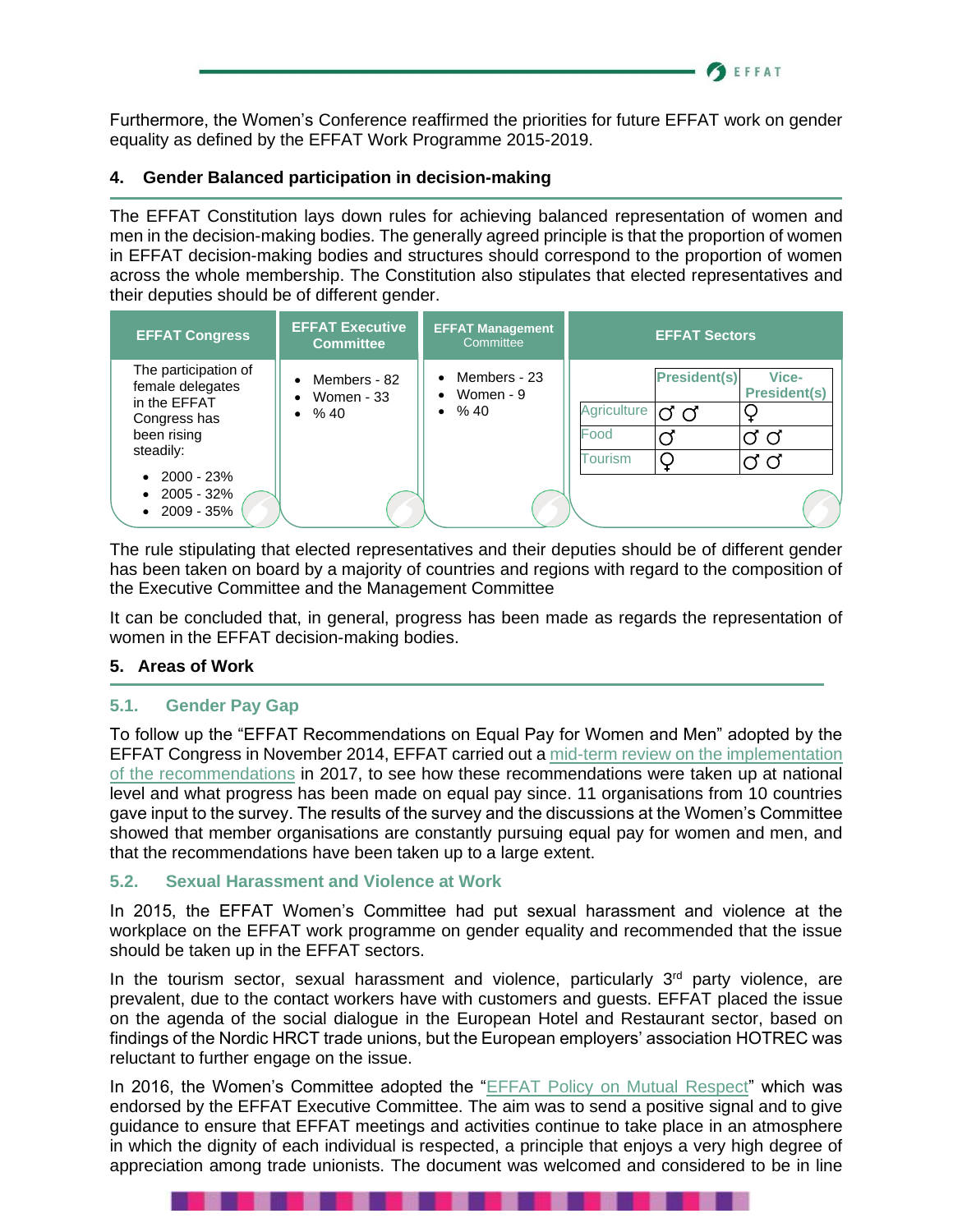**BEFFAT** 

with initiatives developed at national level (e.g. Swedish web training on harassment). It underlines that there is zero tolerance, and that implementation has to be ensured and training offered. The policy shall help to raise awareness and to contribute to a positive work environment.

In early 2019, EFFAT obtained EU funding for the project "Fighting sexual harassment and violence at work in the agriculture, food, tourism and domestic work sectors". The aim of the project was to collect information about the situation regarding sexual harassment and violence in the EFFAT sectors, to compile examples of initiatives of member organisations to fight sexual harassment and violence at work and to draft recommendations on the basis of the findings. A Project Steering Committee (PSC) was set up, comprising representatives from a wide range of EFFAT member organisations and the IUF. The PSC met several times throughout 2019 and accompanied the work of the external experts who carried out a survey amongst EFFAT affiliates and drafted recommendations and report. The recommendations shall be adopted by the EFFAT Women's Conference and endorsed by the EFFAT Congress in November 2019. The European social partners in the Horeca and Contract Catering sectors supported the project. The findings and recommendations shall be taken up in the SSDCs, in which EFFAT is involved in.

The survey also looked into initiatives of member organisations to implement the Global Framework Agreements on preventing sexual harassment which IUF has signed with Unilever, Sodexo and Meliá.

The "IUF-Sodexo Joint Commitment on preventing sexual harassment" and its implementation have been a regular item on the agenda of the meetings of the sectoral social dialogue in the European contract catering sector.

# **5.3. Work-Life Balance**

Following the withdrawal of the Maternity Leave Directive in 2015, the European Commission decided to take a broader approach in addressing the modernisation of the existing EU legal framework in the area of family-related leaves and flexible working arrangements. The Directive on work-life balance for parents and carers, proposed in 2017, was finally adopted by the Council on 13 June 2019, and provides for:

- paternity leave: 10 working days, compensated at least at the level of sick pay
- parental leave: 4 months, 2 months non-transferable, and compensated at a level to be set by Member States
- carers' leave: 5 days per year

---

flexible working arrangements: for working parents of children up to at least 8 years old and carers

ETUC reported to the EFFAT Women's and Executive Committees on the progress of the legislative process.

In response to the request of the EFFAT Women's Committee for get basic information on the legal provisions regarding parental leave in the different countries, EFFAT disseminated the [OSE](https://www.effat.org/wp-content/uploads/2019/10/ETUC-OSE-Overview-work-life-balance-measures-in-EU-2018.pdf)  [Study "Overview of measures related to work-life balance in the European Union"](https://www.effat.org/wp-content/uploads/2019/10/ETUC-OSE-Overview-work-life-balance-measures-in-EU-2018.pdf) commissioned by the ETUC in 2017, which gives a good overview of measures on parental, paternity and carers' leave, as well as flexible working arrangements schemes within the EU.

In 2017, the ETUC launched the project "REBALANCE: Trade unions' strategies and good practice to promote work-life balance" in which EFFAT was a partner. The project looked into trade unions' good practices aiming at addressing work-life balance policies, as well as measures to address the work-life balance gap in the social dialogue at all levels, notably in collective bargaining at sectoral and company level, and raised the awareness that work-life balance also boosts productivity. Results were presented at the final conference in Rome in October 2019.

Actually, the ETUC is preparing a transposition guide to support national trade unions in their actions to secure improvements during the transposition of the Work Life Balance Directive into

----